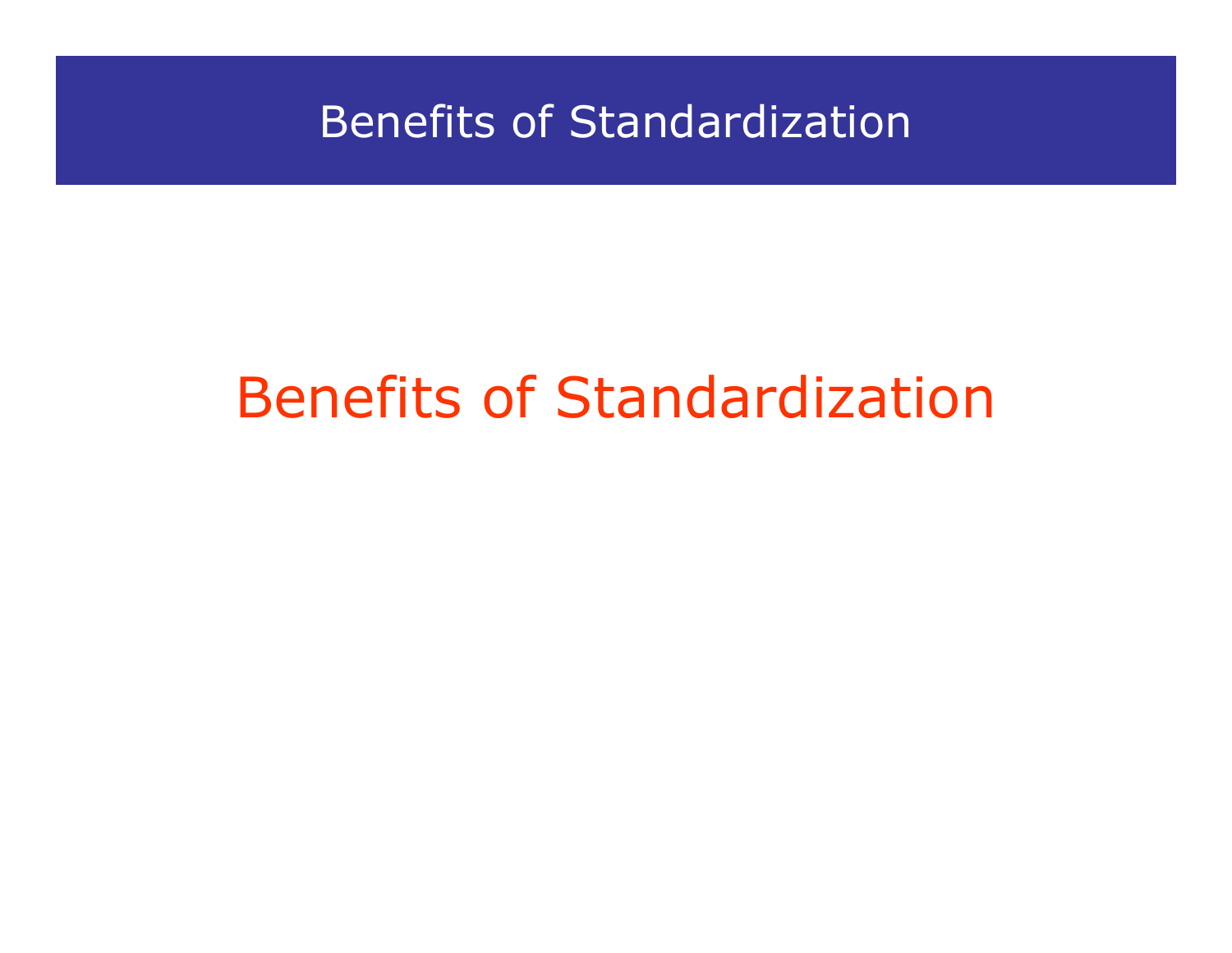The main criteria for international standardization are:

- $\bullet$  Improvement in universal technical communication and mutual understanding;
- $\bullet$  Facilitation of international exchange of goods and services;
- •Removal of technical barriers to trade;
- $\bullet$ Transfer of technology.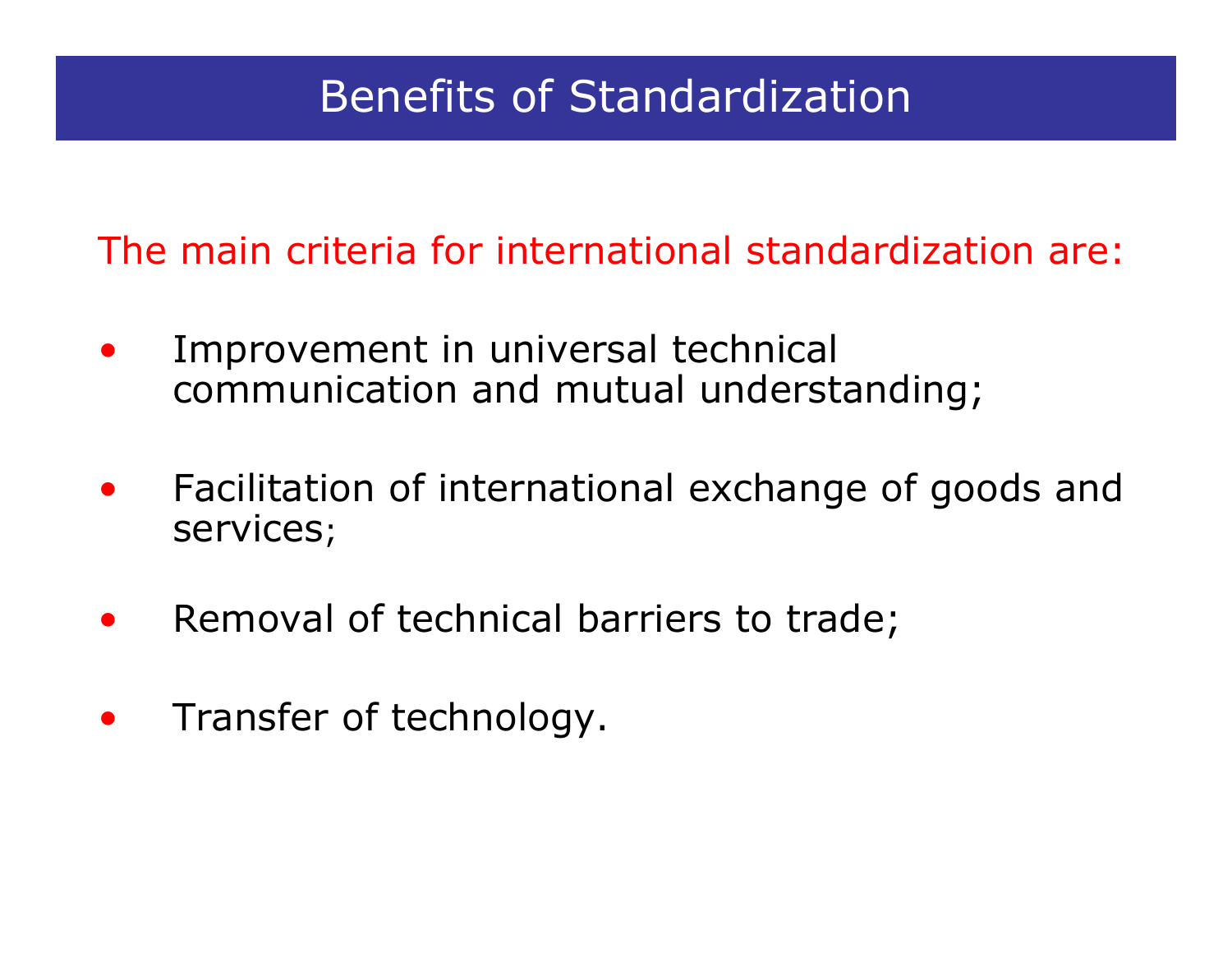- •Uniform terminology is created
- •Sizes and dimensions are co-ordinated and adapted
- •Variety is reduced
- •Function requirements and characteristics
- •are specified
- •Unambiguous testing methods are
- •established

•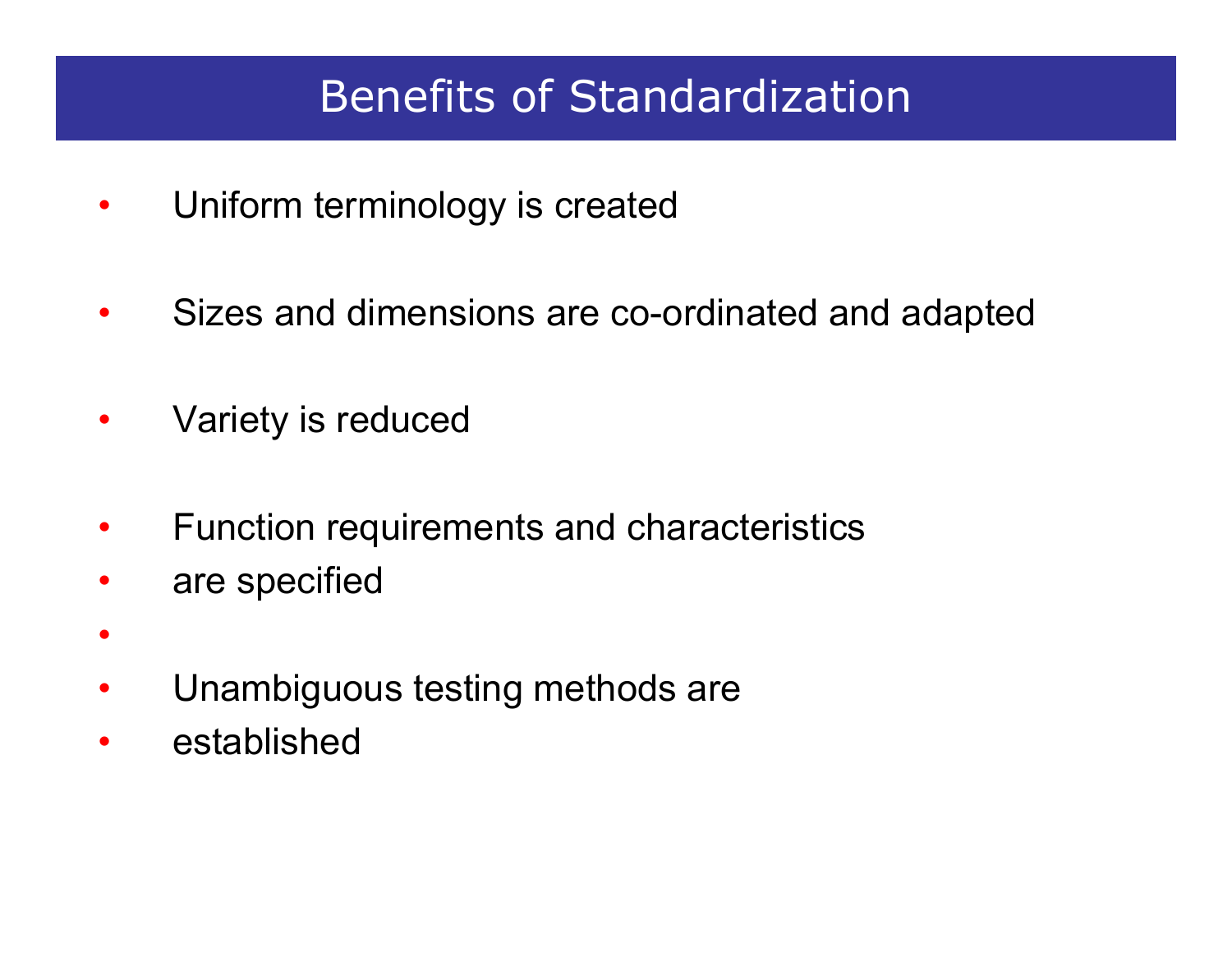For *product standards* the benefits may be broadly summarized under the headings variety reduction, interchangeability, and<br>availability:

the effects of *variety reduction* are well known and can mostly be assessed in terms of hard cash, taking due account of the additional cost reduction effects on associated parts and operations;

*interchangeability* as a result of standardization leads to higher produc-tivity and lower manufacturing costs. These benefits are relayed to the users as a result of increased competition. Interchangeability is also very important to erection, installation, maintenance, and repairs;

easy *availability* implies that an adequate number of varieties are always in stock. This means shorter lead times and less capital tied up on the user side.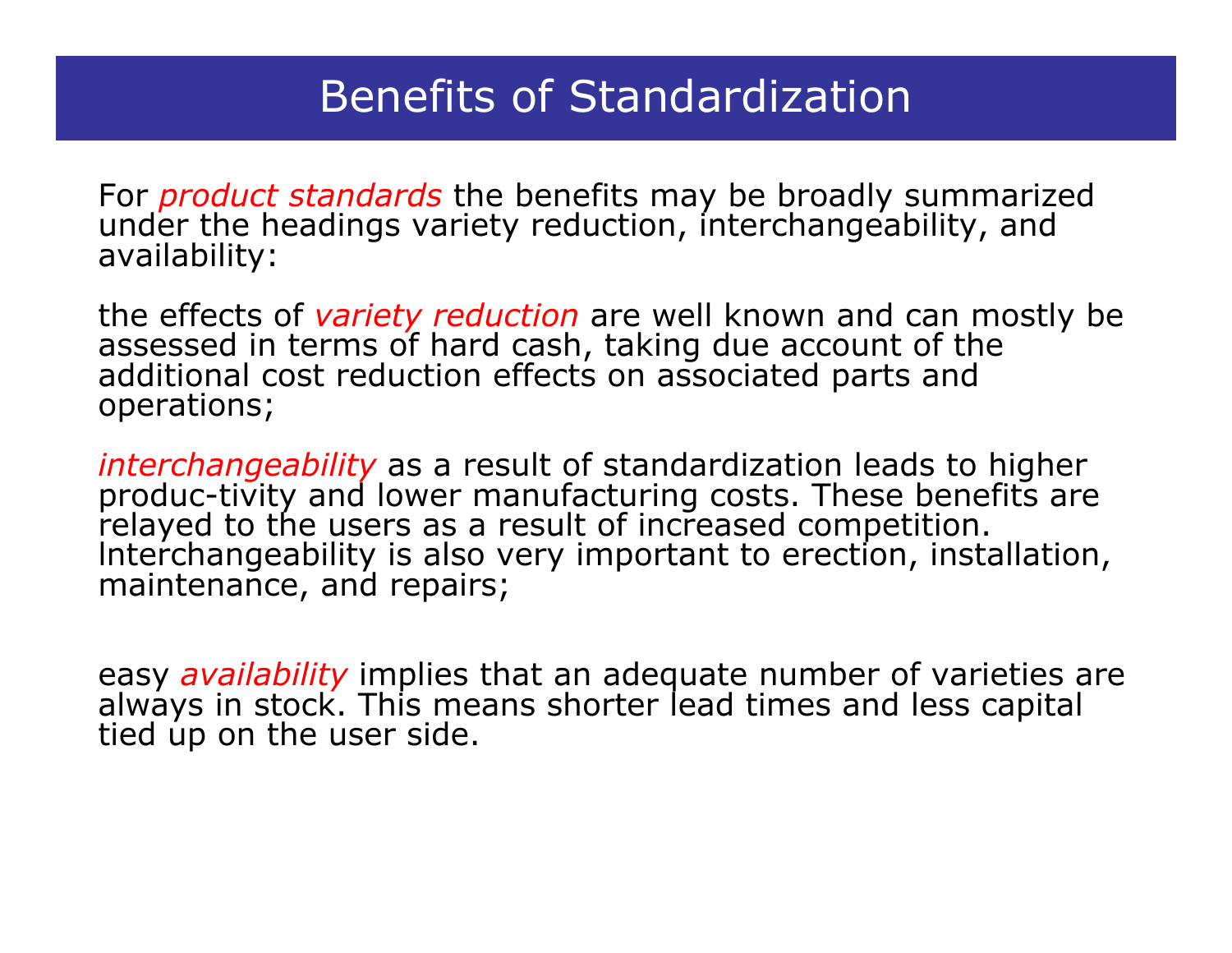# So, you have changed of neighbourhood!

Congratulations!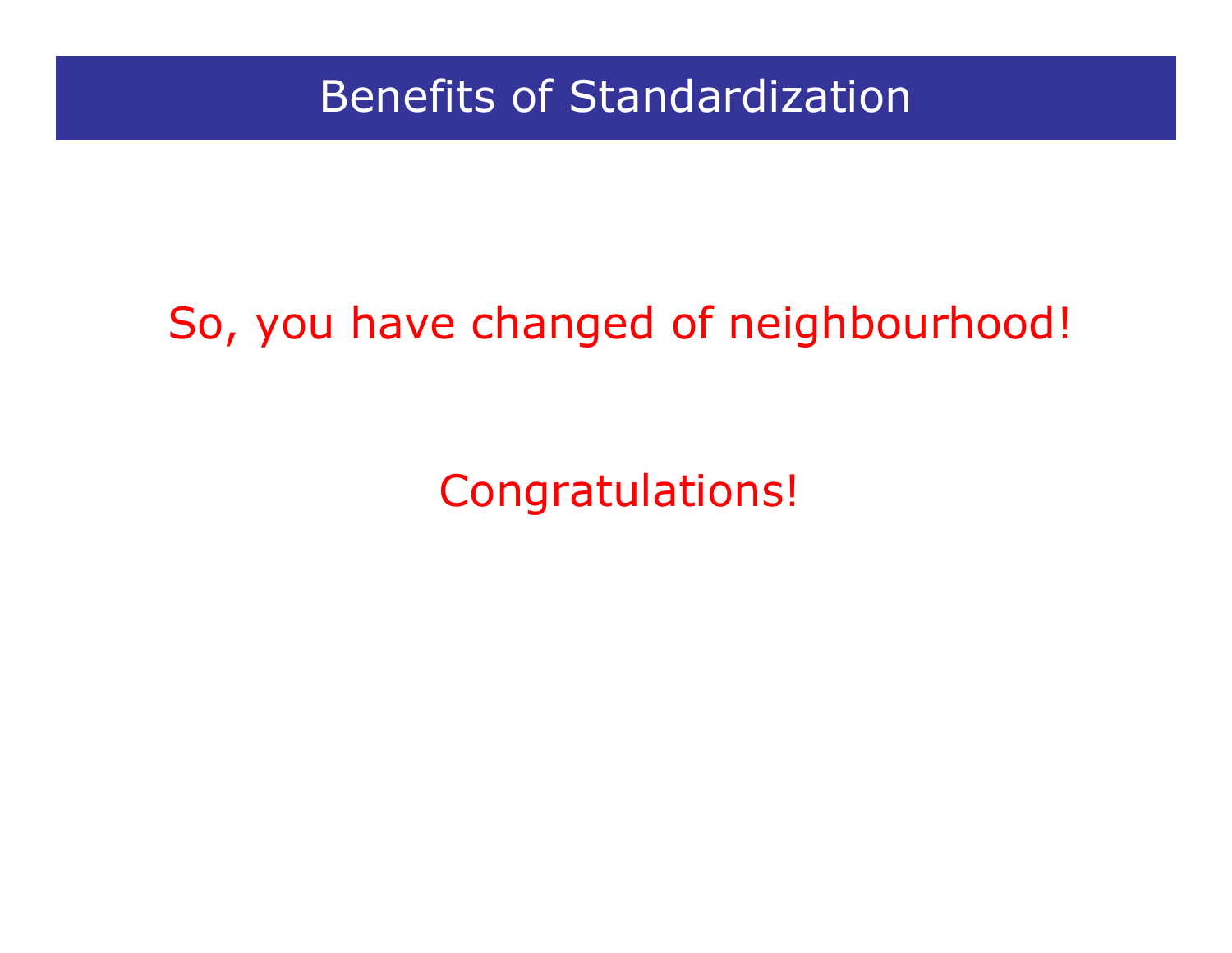#### You pay a first visit to the local supermarket with your shopping list.

# What happens?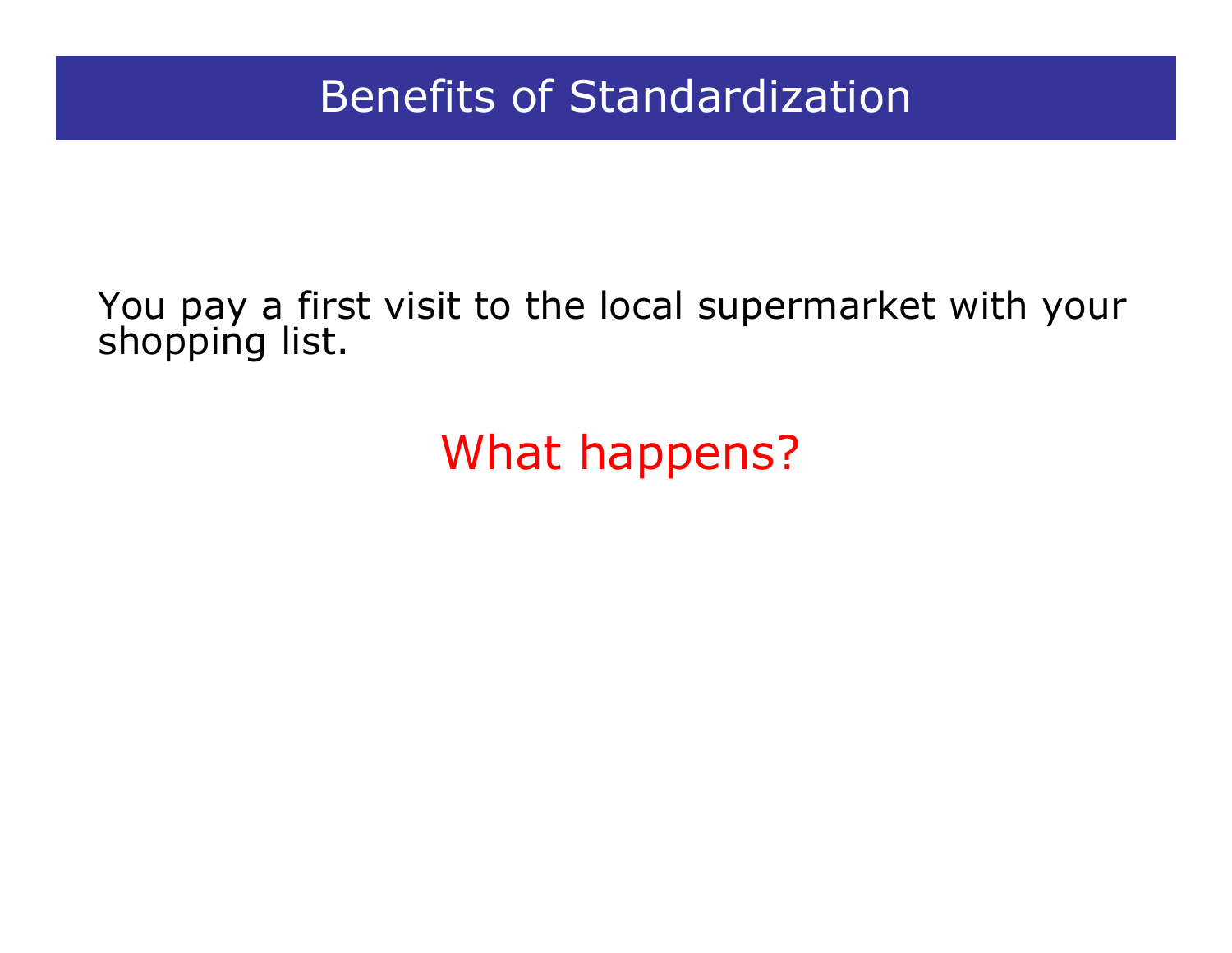- $\bullet$ Products are in different places
- •Brands are different
- $\bullet$ New products unknown to you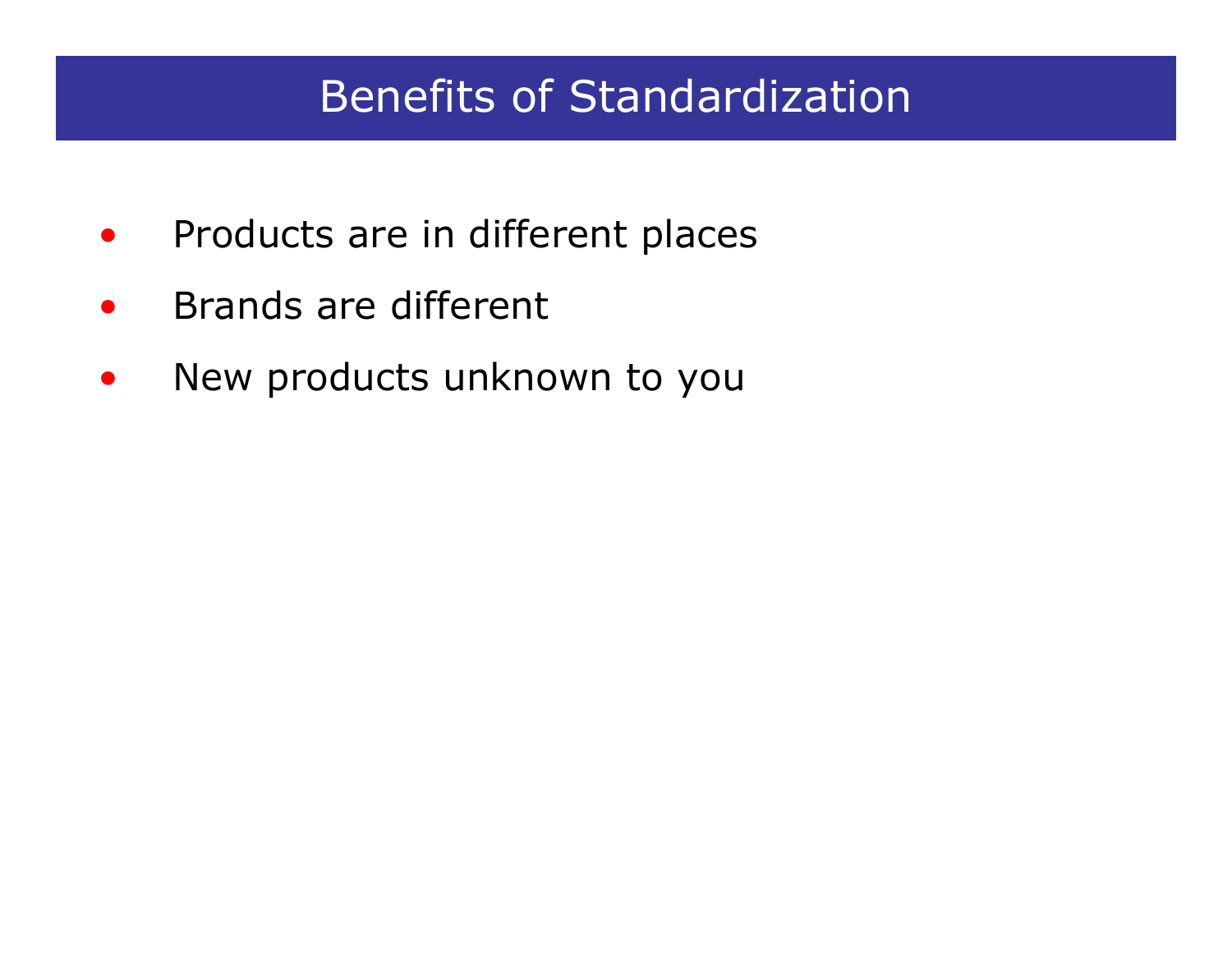### You are obliged to search and compare!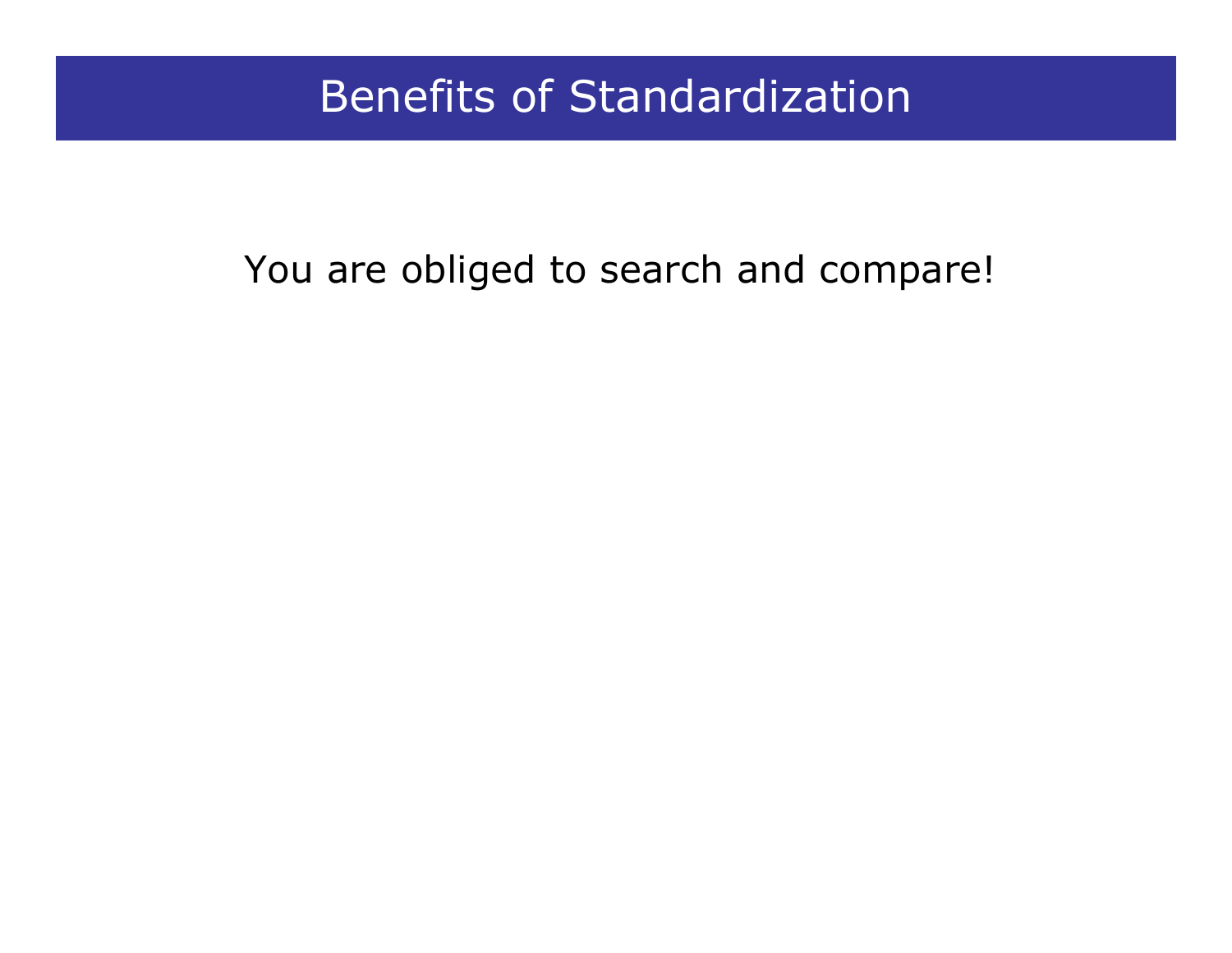Relationship between the supermarket's manager and the new customer:

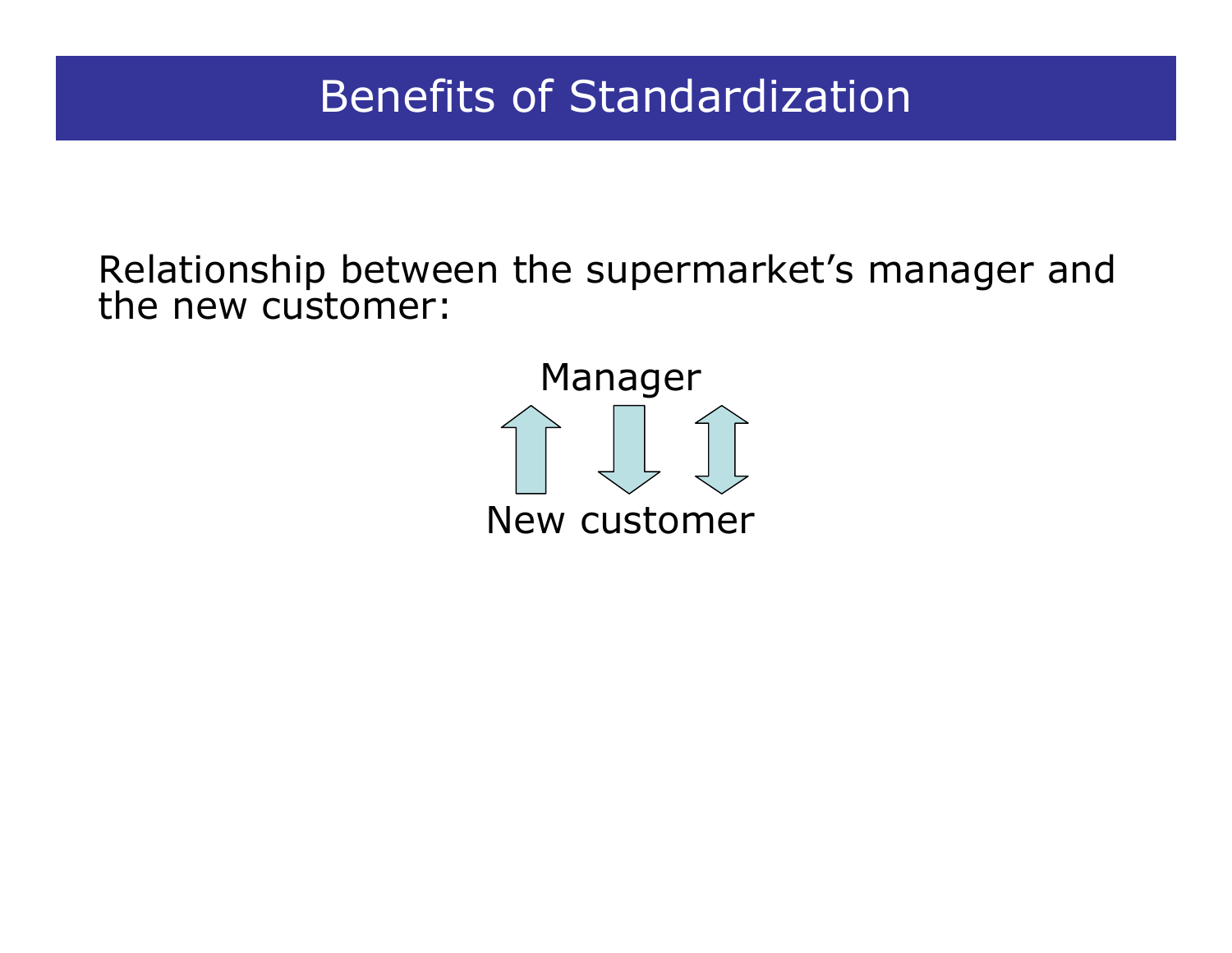# Customers have different tastes, different pockets, and buy every time for different reasons.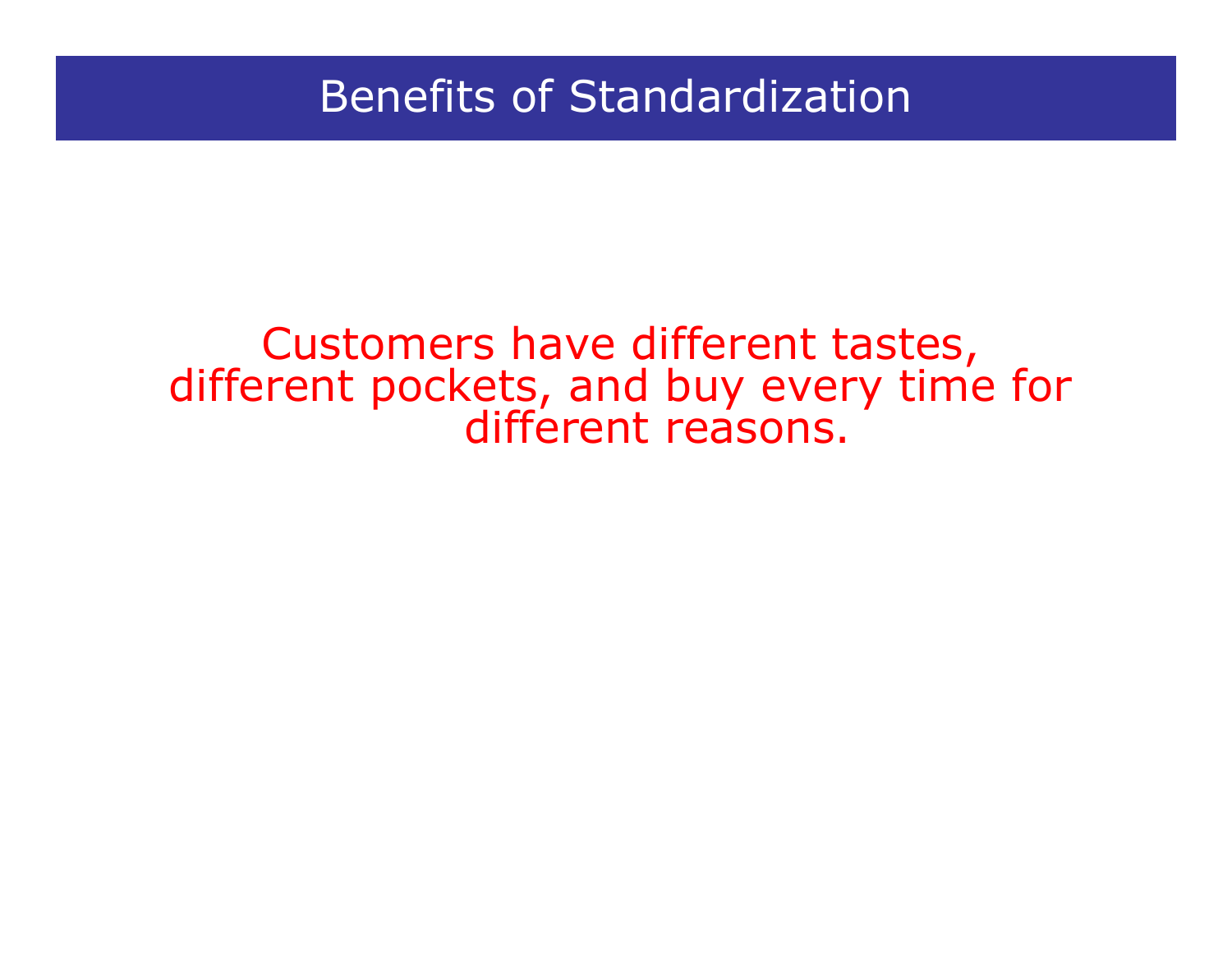### Users and Consumers

USERS: Buy to add value to the product and make profit

CONSUMERS:Buy to consume the product and get satisfaction at a reasonable price.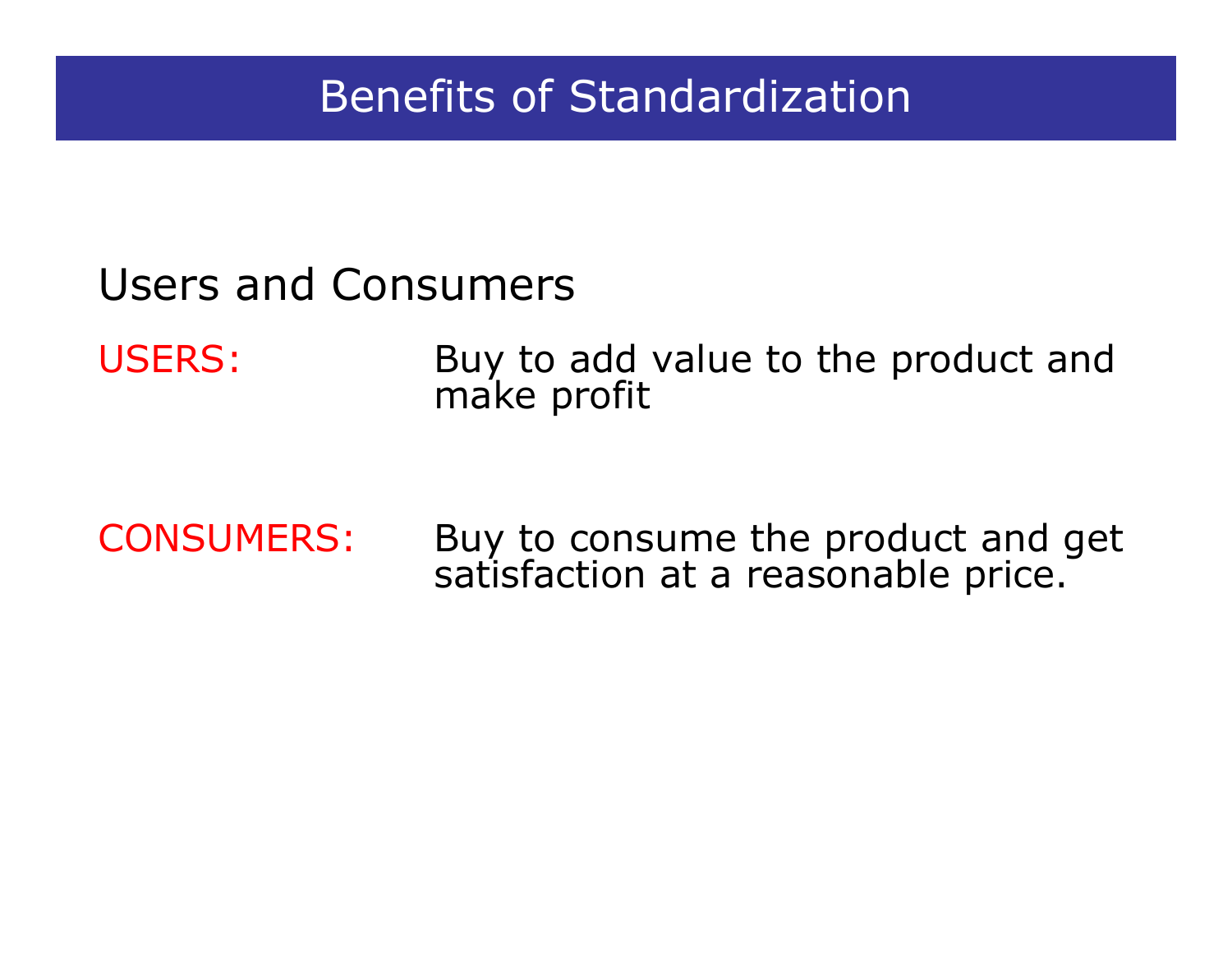- Is there enough offer of standards?
- Is there enough demand of standards?
- Are there too many standards?
- Are they sufficiently employed?

# **Gentlemen: Your comments, please!**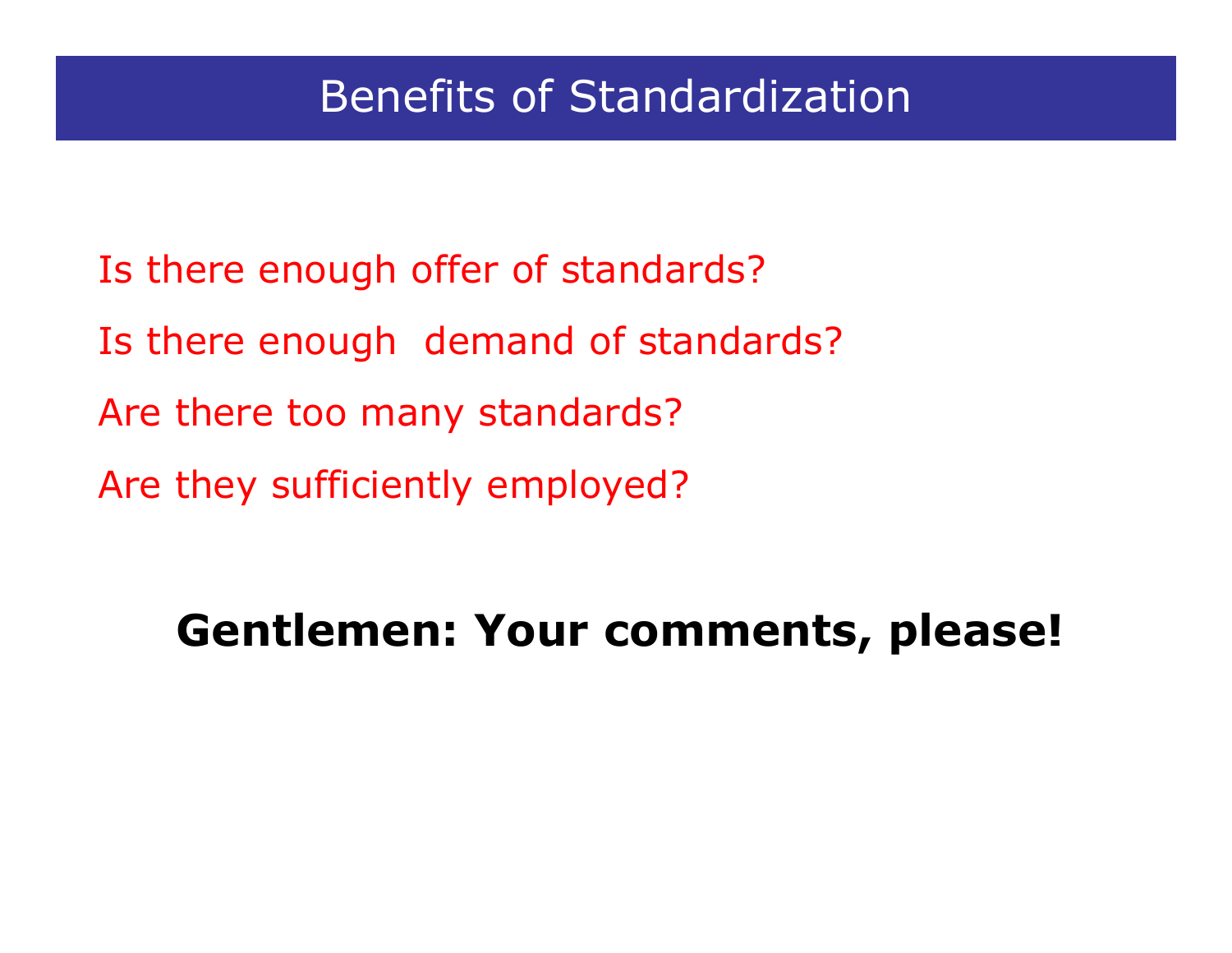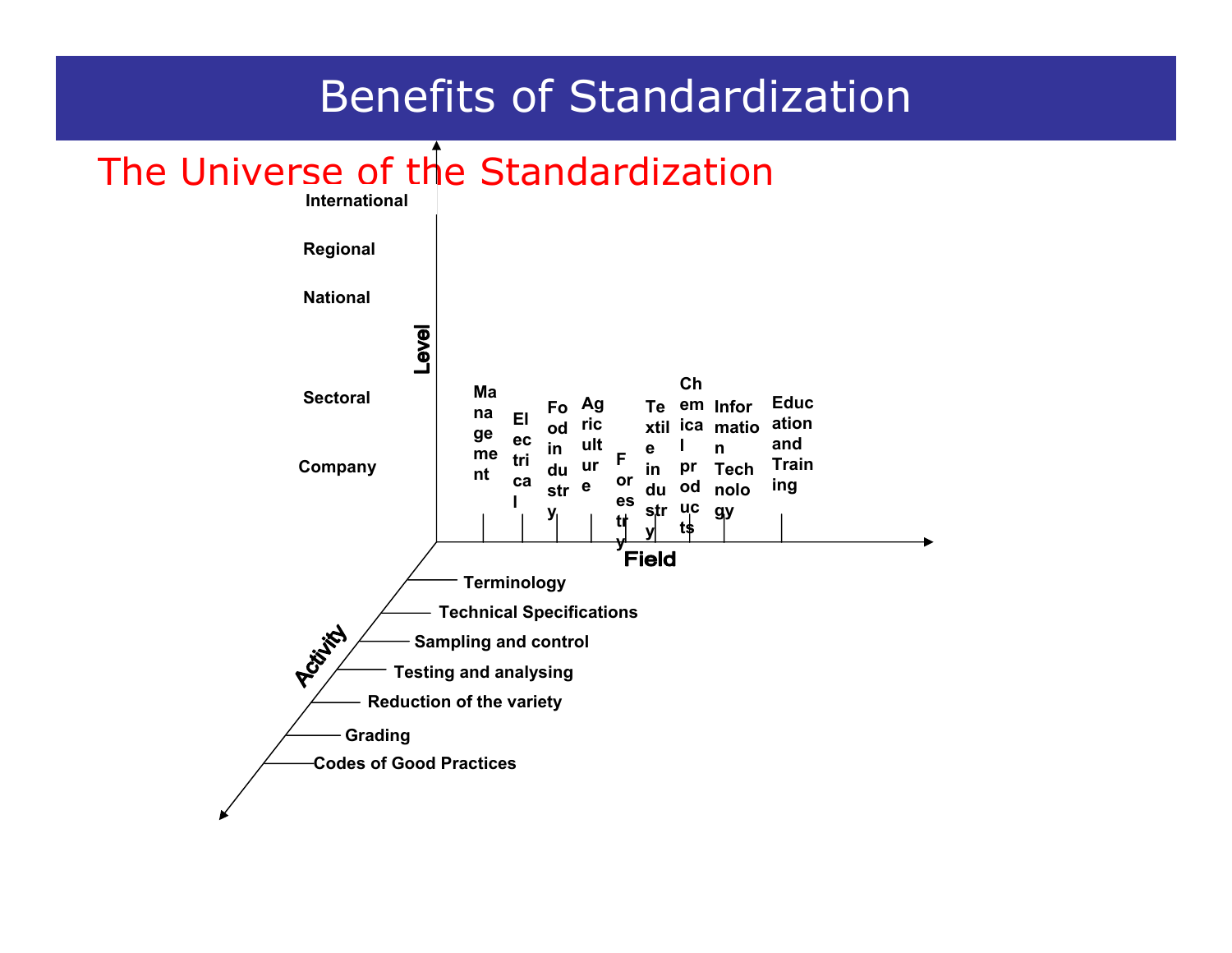# **Relationship between standardization at company, national, and international levels**

*It should always be remembered that it is on the company level that the actual implementation of*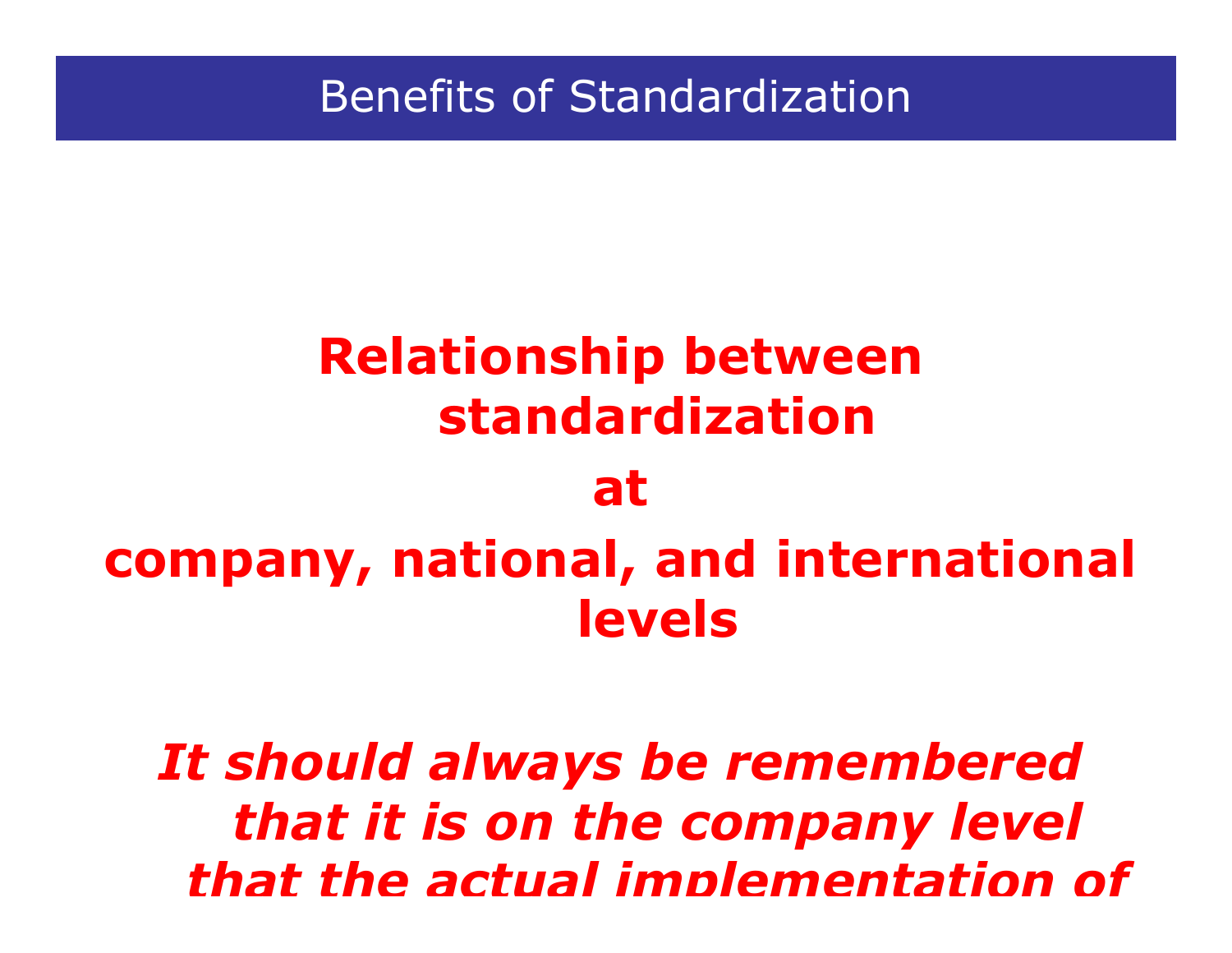# Where is it my galaxy?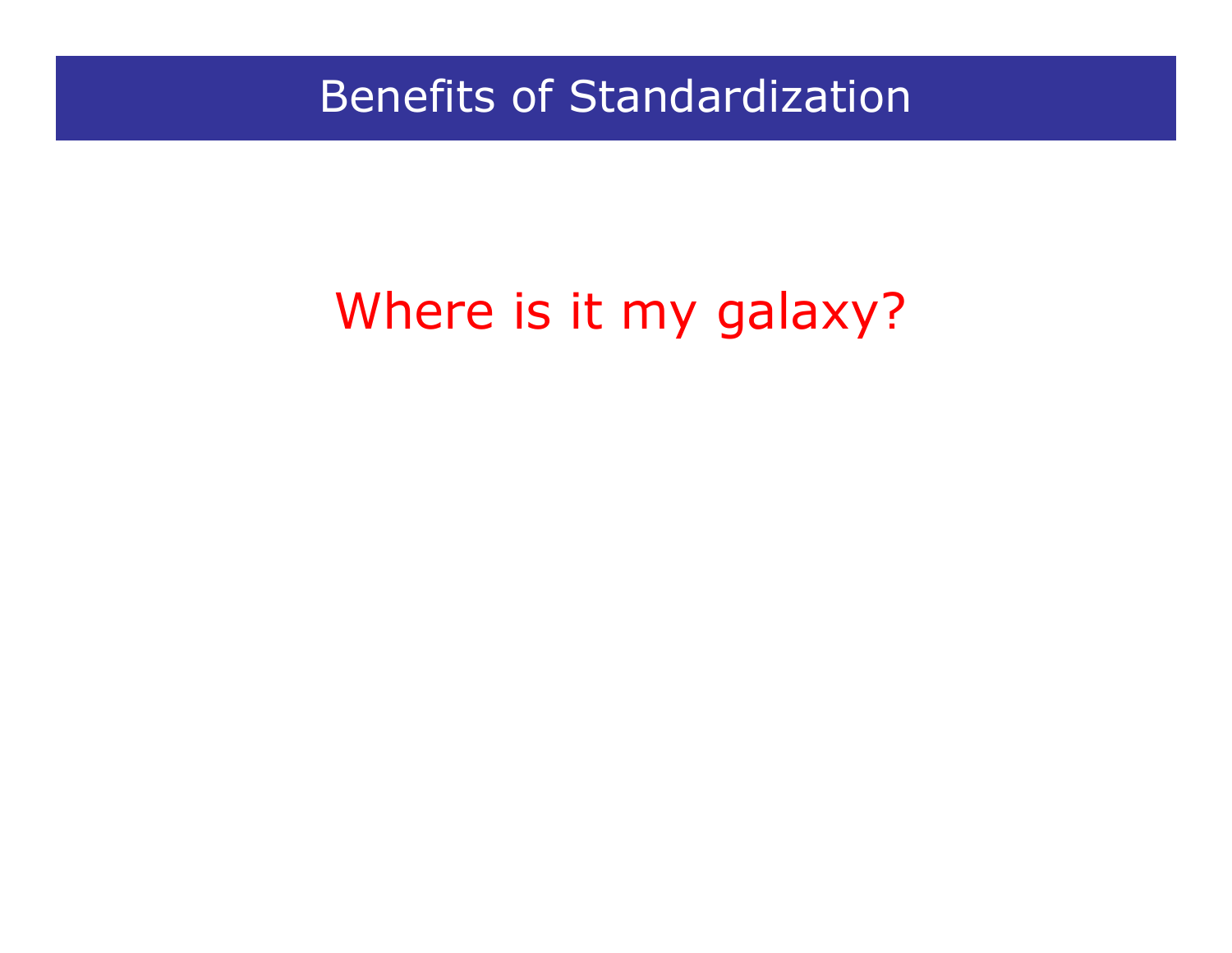# Users, consumers, and producers of standards, are looking in the same direction?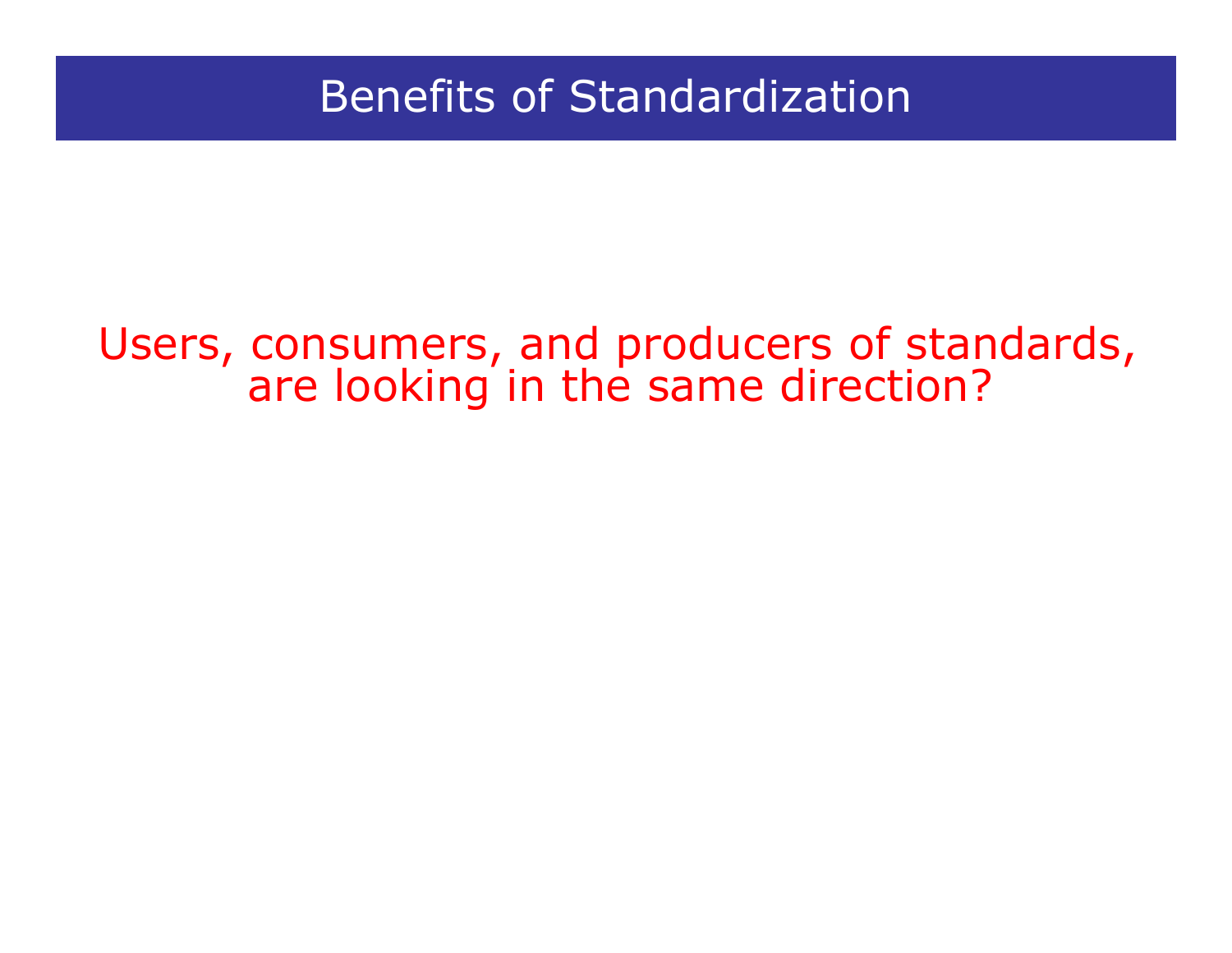### The offer:

- $\bullet$ Are NSBs offering all available standards?
- $\bullet$ Do they know in detail the Universe of Standardization?
- $\bullet$  Do they try to adjust their offer to the real needs  $\bullet$ of the specific user and consumer?
- $\bullet$ Do they know the universe of available standards for each sector of the economy?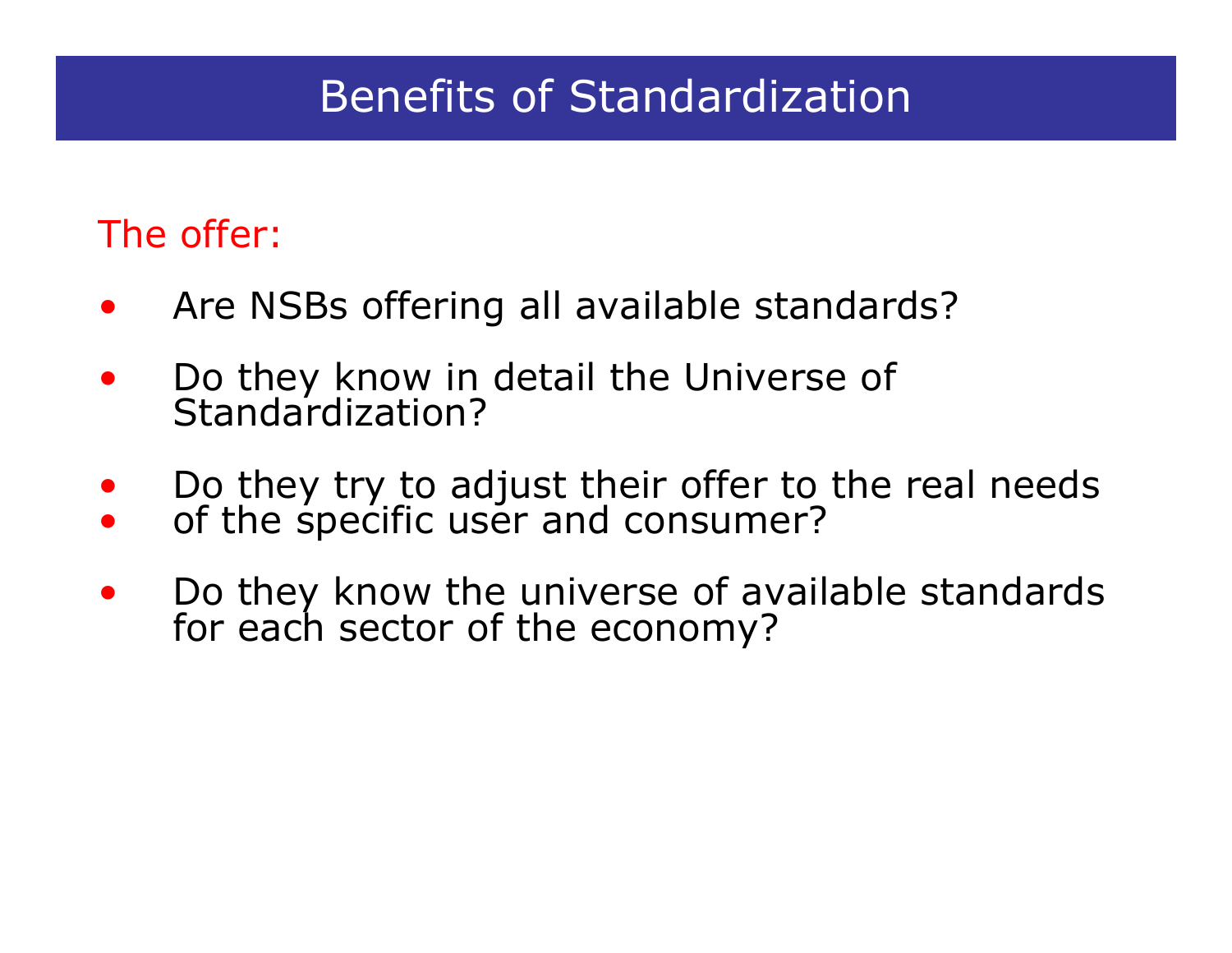### Levels of potential demand

- $\bullet$ Government
- $\bullet$ Entrepreneurial community
- •Exporters and importers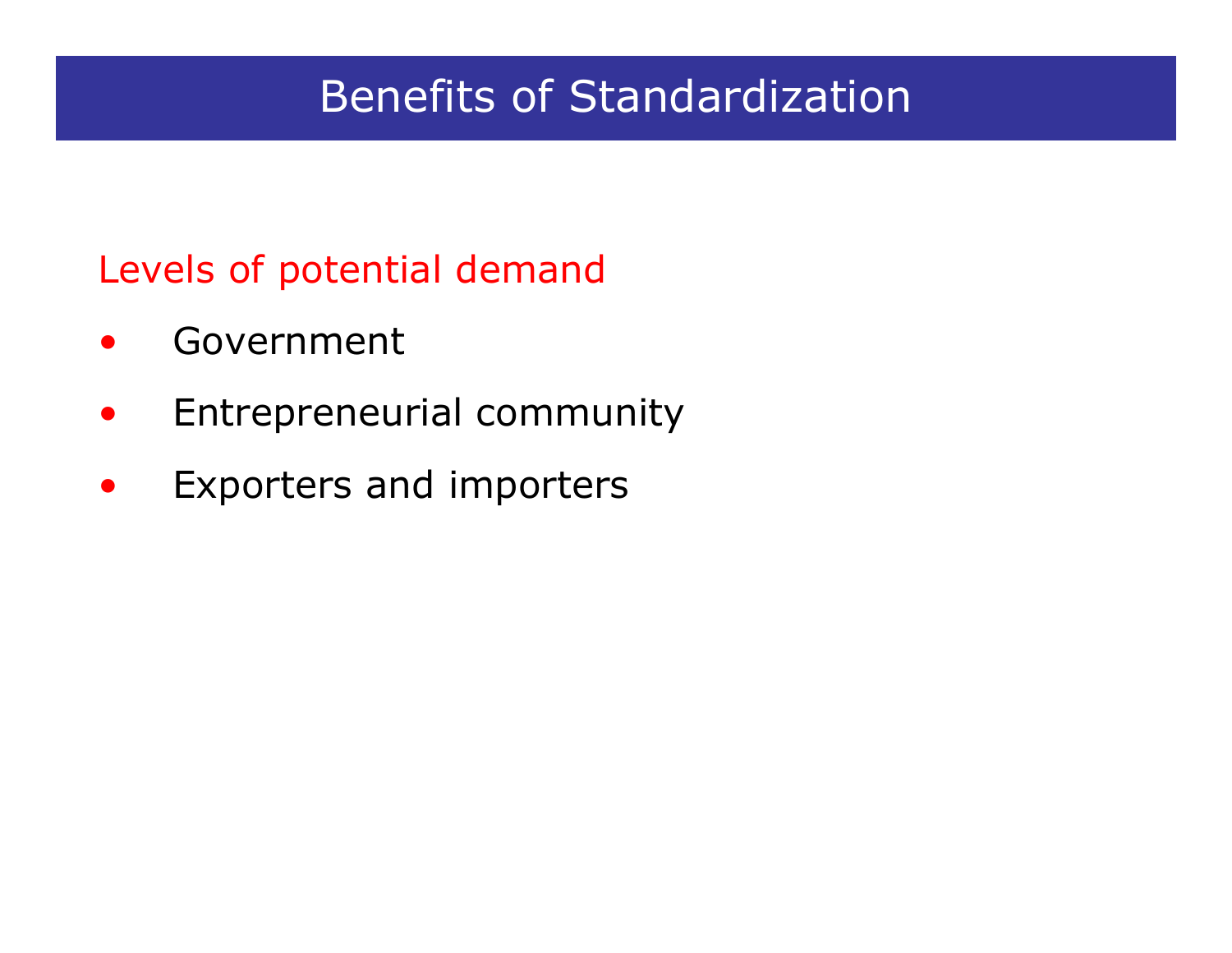### For Governments:

- $\bullet$ Regulatory activities
- $\bullet$ Public procurement
- $\bullet$ Public works projects
- $\bullet$ Communications
- •Technical support to social projects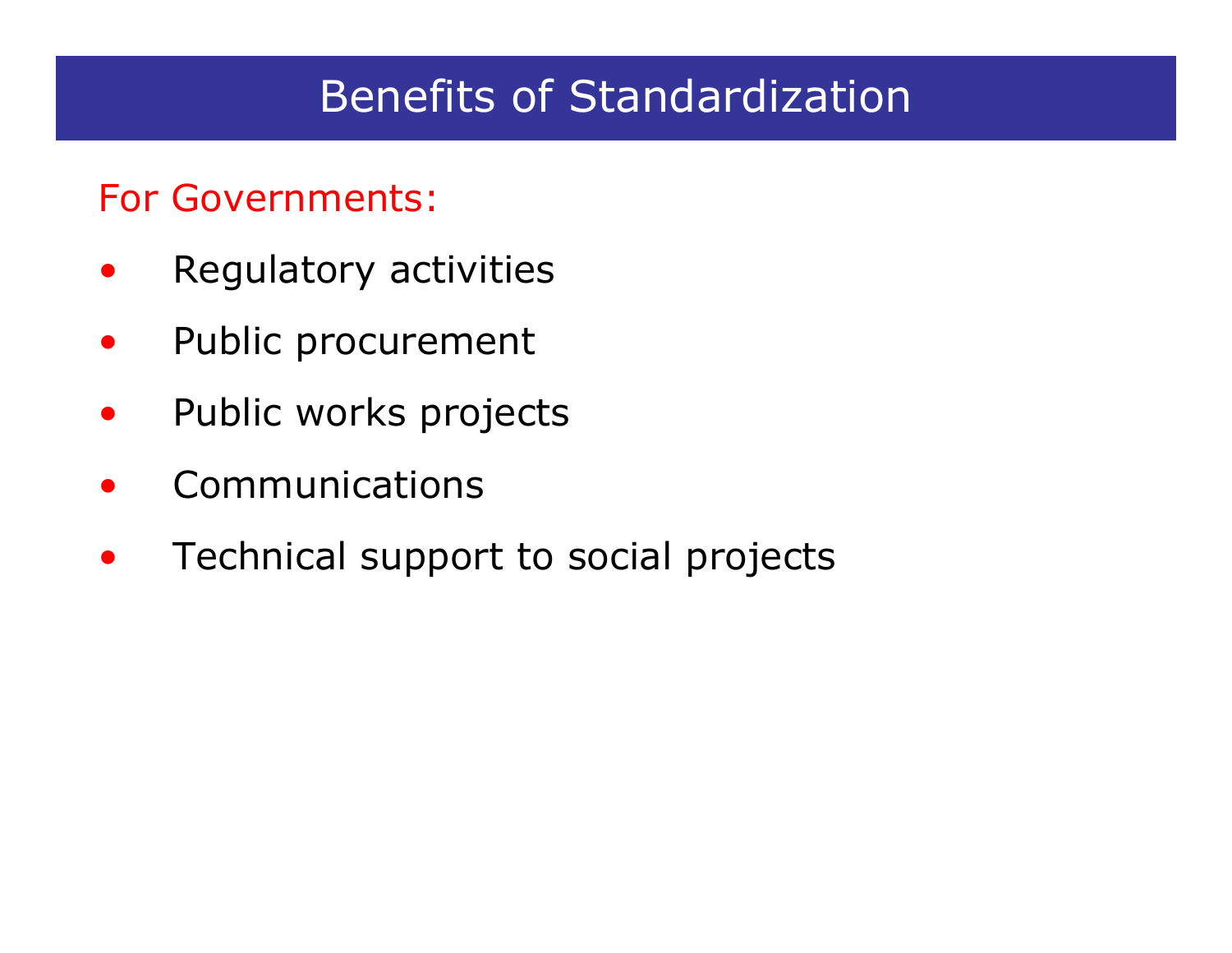#### To industries:

- market research
- -
	- $-$  production engineering;  $\qquad \qquad \qquad$  installation;
	- tooling;
	- estimating;
	- ordering;
	- works order planning; repairs;
	-
	- $-$  component production;  $-$  effects from environment;
	- assembly;
	- $-$  inspection;
	- $-$  storing, warehousing;  $\quad -$  destruction.
	- marketing;
- development;  $\qquad \qquad -$  distribution;
- $-$  engineering;  $\hphantom{i_1}$  and  $-$  transport;
	-
	- final inspection;
	- operation and use;
		- maintenance;

- purchasing; extensions;
	- effects from environment;<br>
	effects on environment;
		-
	- dismantling, recycling;<br>destruction.
	- —Support to management systems
-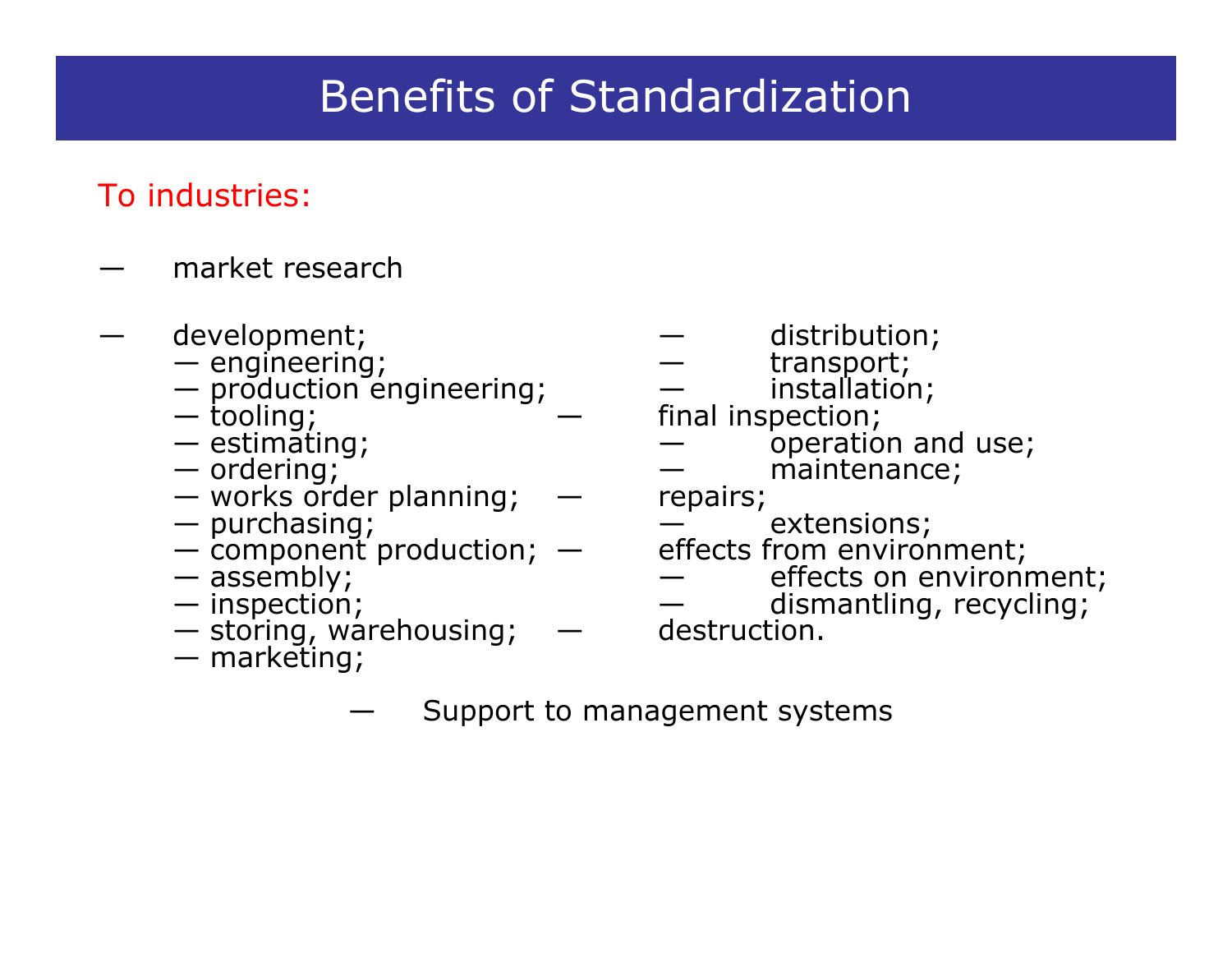#### To consumers:

- $\bullet$ A source of information
- $\bullet$ The application of the performance approach
- $\bullet$ Comparative analysis
- $\bullet$ Source for complaints
- $\bullet$ More balanced technical regulations